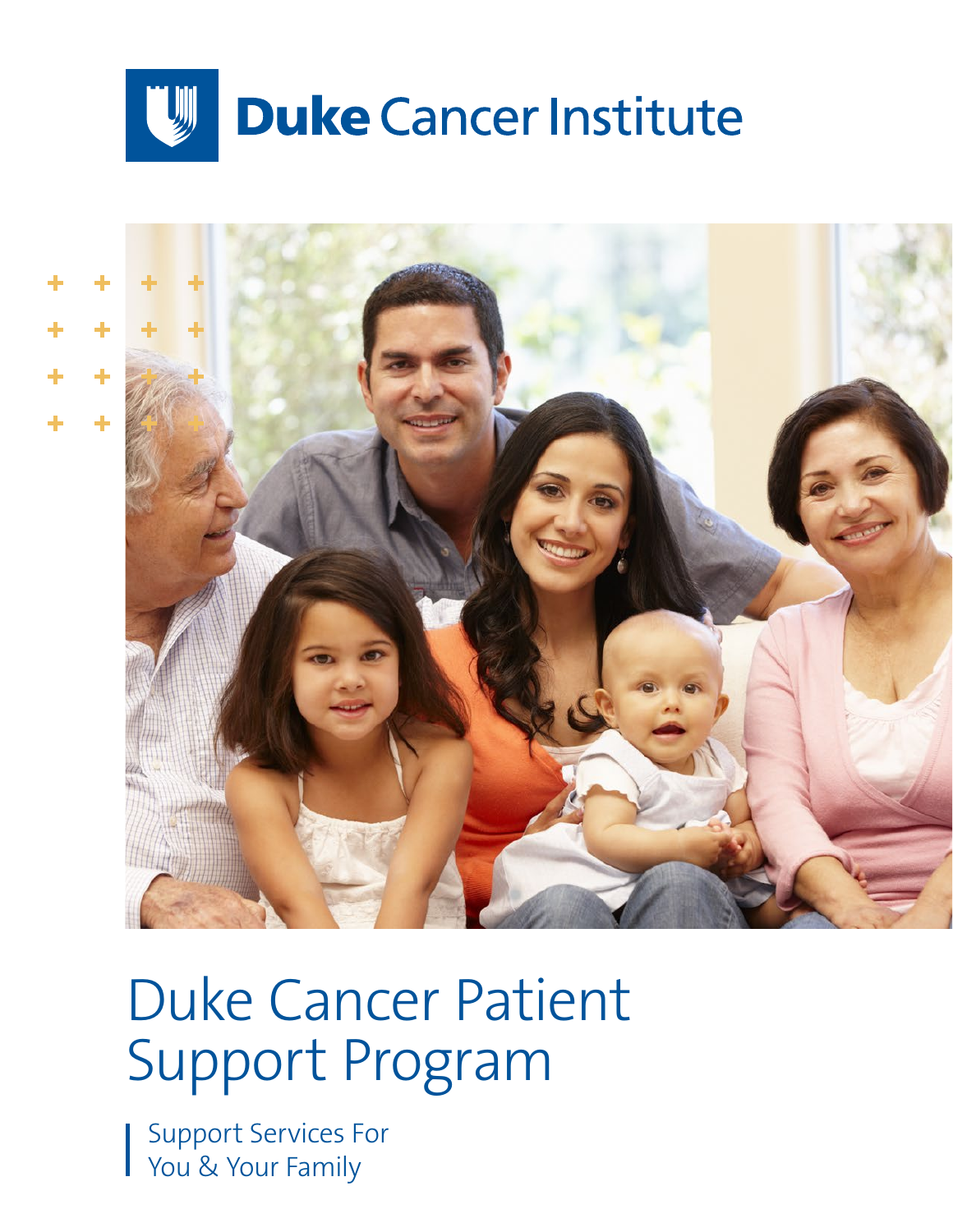*The Duke Cancer Patient Support Program was our silver lining to a very dark cloud. We will forever hold this program in our hearts as the positive thing that happened while I had cancer."*

> *-Monica Crooks, treated for breast cancer \*pictured (at right) with her husband Rodolfo and children Kadyn (4), Kylah (11) and Kaleb (13), all of whom beneted from the services of the Duke Cancer Patient Support Program*



*Not a day goes by that I do not remember how therapy helped me with the emotional roller coaster that cancer gives as much as the physical component."*

> *-Jo Barto, III, treated for vocal cord cancer*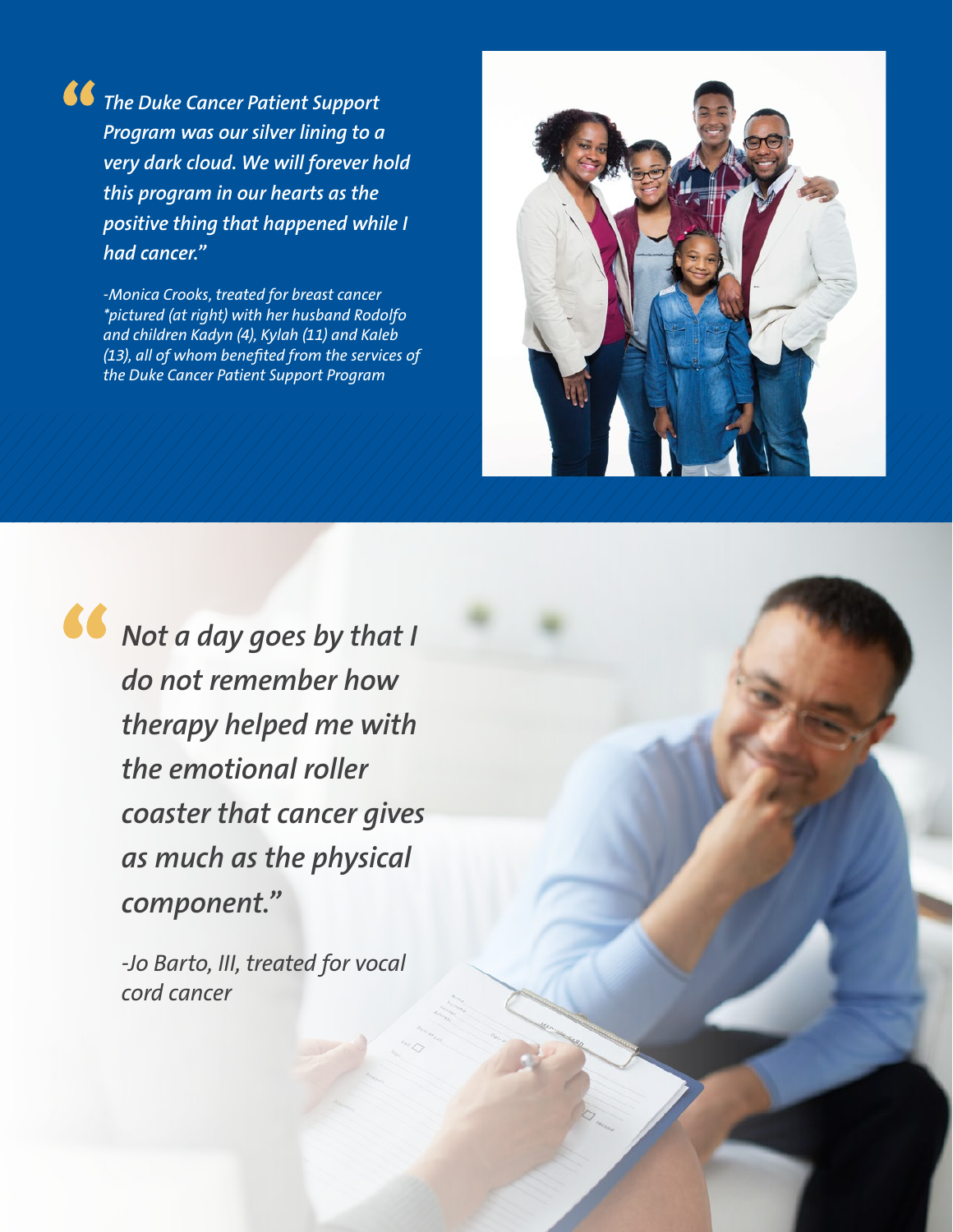# **You're not alone.** Support Services For You & Your Family

Duke Cancer Patient Support Program is committed to providing care for the whole person, their family and loved ones. We know cancer impacts the lives of all those surrounding the patient, that's why we offer our services at no cost.

From diagnosis to treatment, recovery and survivorship, as well as end of life, we offer services for every step throughout the cancer experience.